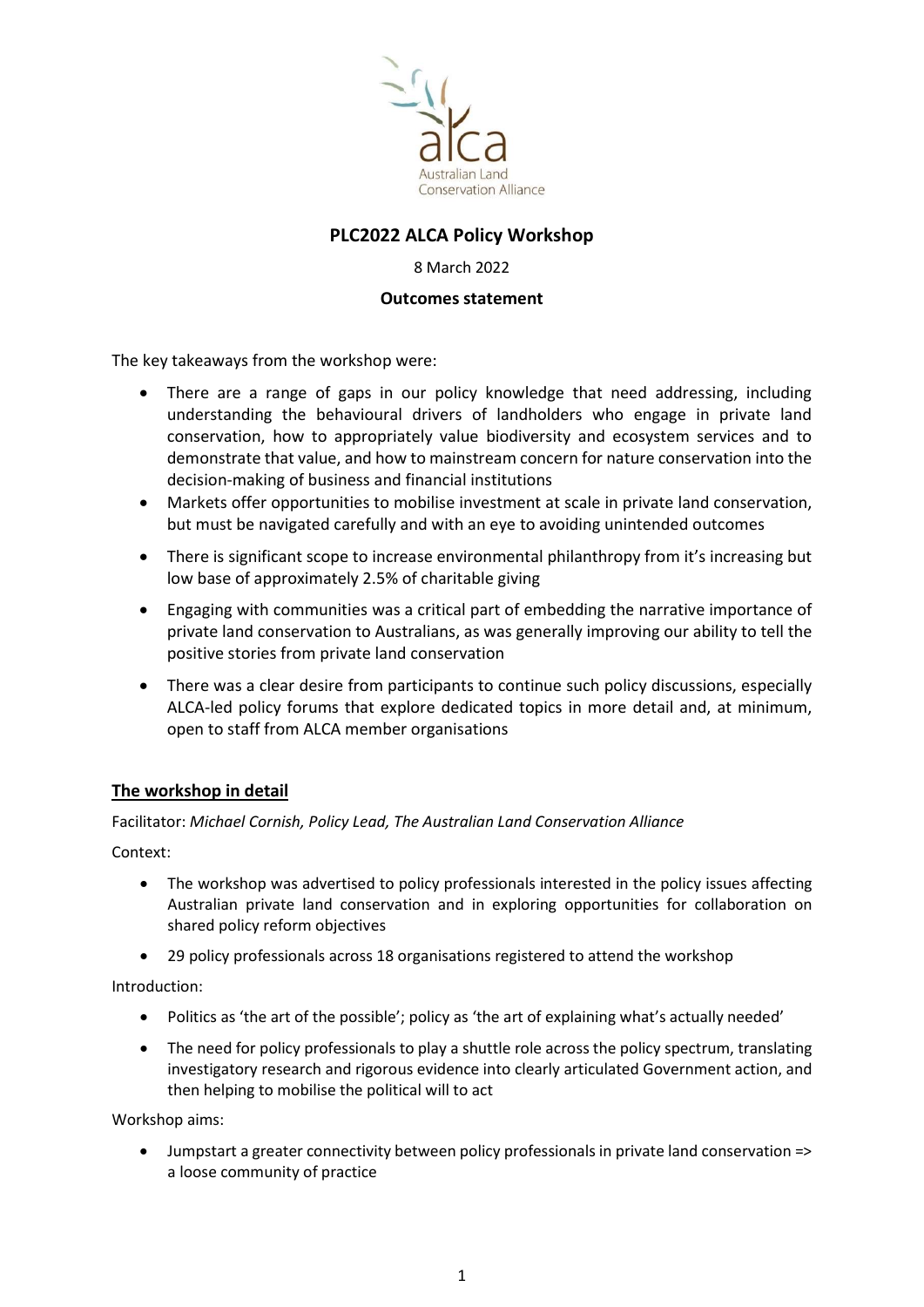- Help fill the gaps in our knowledge on:
	- $\circ$  how our work as individuals contributes to the greater whole of advancing Australian private land conservation;
	- o the major obstacles to this effort;
	- o how to improve biodiversity outcomes; and
	- o what steps need to be taken, and when.

#### Discussion:

#### What don't we know, but need to know to drive policy outcomes in private land conservation?

- How more support and action from financial institutions can be secured to reduce the rates of vegetation clearance, noting that agricultural production and land clearance is currently funded by financial institutions
- Concerns about flaws in the offsets model and how to resolve them
- How to constructively harness for-profit motive for biodiversity outcomes
- Cost estimates for conservation tax reform
- Security of conservation covenants is variable across Australia how to increase permanence
- Gaps in valuing ecosystem services and to demonstrate that value
- More fully understanding the tipping points for landholder participation in private land conservation
- How to harness science to inform policy, including data from not-for-profit organisations that provides evidence for policy

#### How to mobilise investment in private land conservation?

- Markets such as carbon, biodiversity, and water quality markets are a huge opportunity, especially in the absence of Government investment
- Market integrity especially standards, reporting, and independent assessment and regulation – is critical for high quality market-based outcomes
- Philanthropy is not ordinarily enthusiastic to step in where Governments have receded as it is important not to let governments 'off the hook'
	- o Only 2% to 2.5% of philanthropic money goes into the environment and climate change; significant scope to increase this percentage
	- o Can be difficulty to unpack who the beneficiaries are from environmental philanthropy
- Important to secure investment for ongoing land management and Indigenous capacitybuilding as well as land acquisition and one-off projects
- Integration and involvement of communities is important for the narratives needed to mobilise action and investment
- New and innovative models of private land conservation struggle to secure funding, especially where potential stakeholders tend to view each other as being primarily responsible for particular types of work instead of themselves (e.g. farmers as the landowners, environmental NGOs, philanthropists, governments)
	- o Important to find pathways for all players to have a role, and a shared role